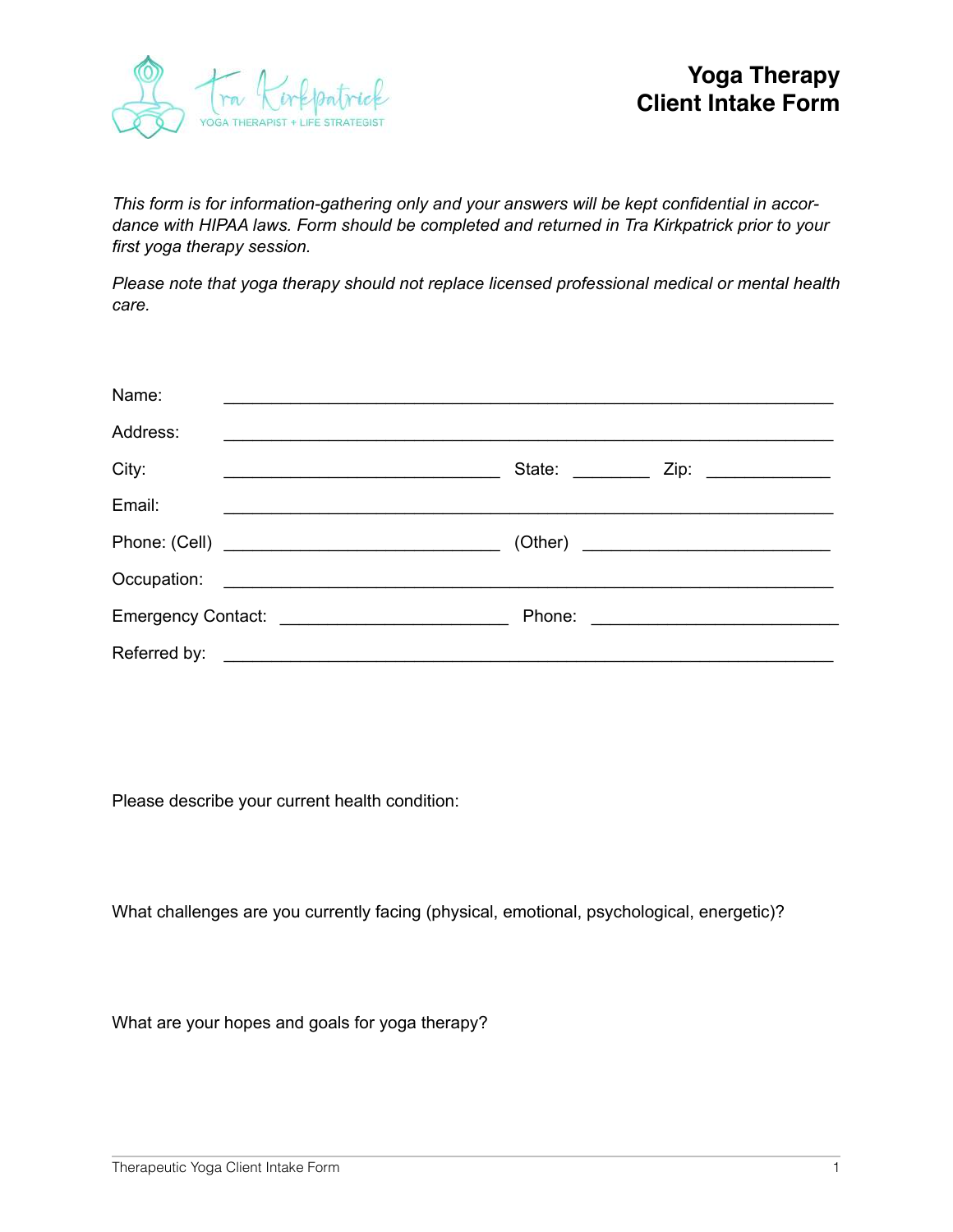## **Yoga Therapy Client Intake Form**

Pain: On the following diagram please show the location of your pain and use the symbols below to describe your pain.

Numbness: + + + Sharp: !!! Shooting: -> -> -> Dull: ((( Right Left Right Left Left Right Right Left Righ

What makes your pain worse?

What makes your pain better?

Please describe your overall energy level, does it fluctuate or stay consistent?

Describe your sleep habits including hours of sleep a night, ability to fall asleep and stay asleep and vividness of dreams:

Would you describe yourself as living with anxiety and/or depression?

Do you have concerns about your fluctuations in mood?